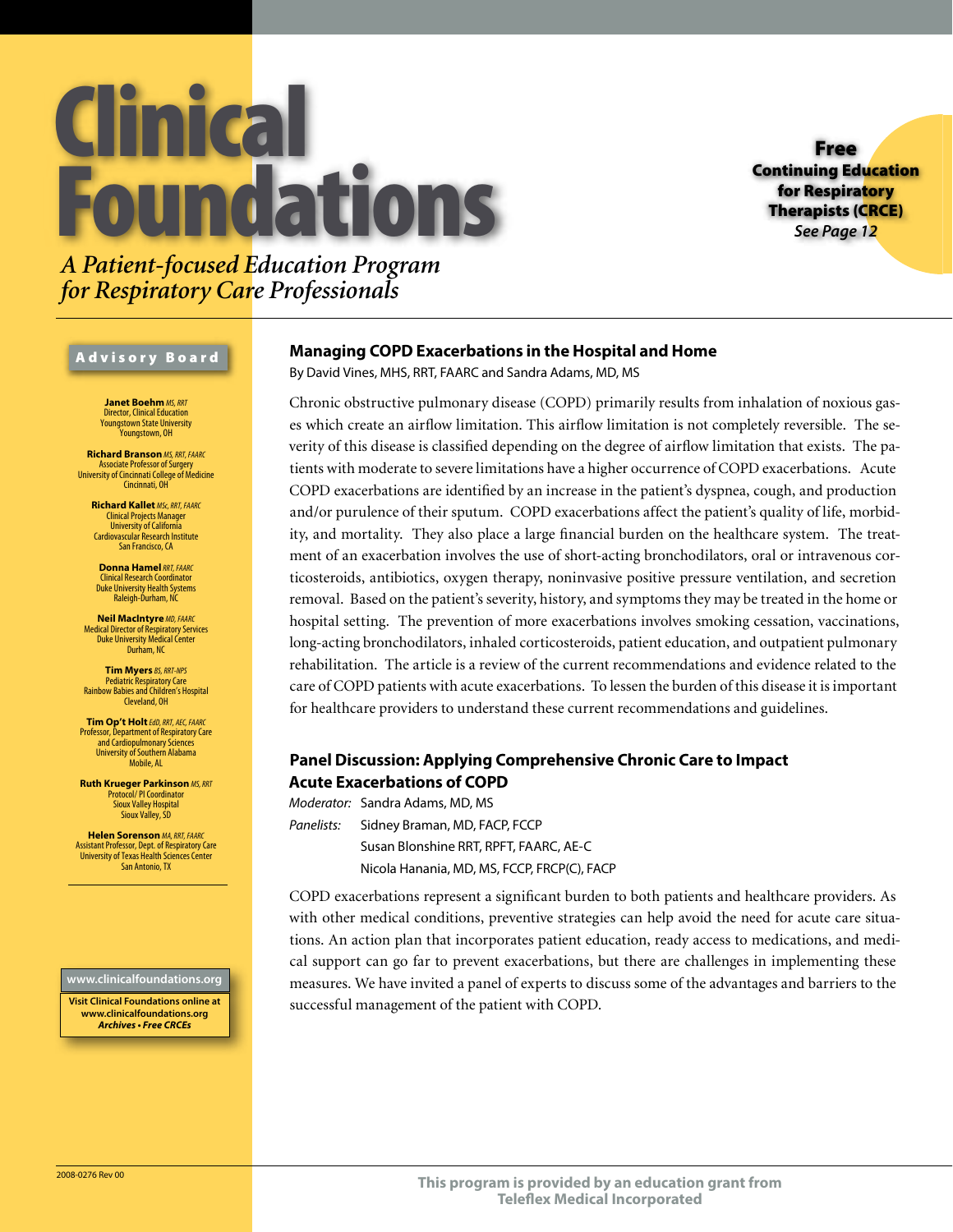# **Managing COPD Exacerbations in the Hospital and Home**

By David Vines, MHS, RRT, FAARC and Sandra Adams, MD, MS

hronic obstructive pulmonary<br>disease (COPD) is a preventable<br>and treatable disease character-<br>ized by airflow limitation which<br>is not completely reversible. This prohronic obstructive pulmonary disease (COPD) is a preventable and treatable disease characterized by airflow limitation which gressive limitation in airflow is caused by the inhalation of noxious gas (cigarette smoking, air pollution, so forth) that results in an abnormal inflammatory response. Chronic inflammation leads to damage of lung parenchyma, narrowing of airways, and airway remodeling. The severity of COPD has been classified into 4 stages which are best defined by changes in spirometry (Table 1).

Respiratory failure is identified by a partial pressure of arterial oxygen  $(PaO2) < 60$  mm Hg with or without a partial pressure of carbon dioxide (PaCO2) > 50 mm Hg. At stage II (moderate COPD), the patient's symptoms become more apparent (increased dyspnea on exertion, cough, and sputum production). By stage III (severe COPD), symptoms begin to impact the patient's quality of life (QOL). At this stage, patients become more sedentary, experience chronic fatigue, and often develop repeated exacerbations of symptoms.<sup>1</sup>

### **COPD Exacerbations**

Acute COPD exacerbations are identified by an increase in the patient's dyspnea, cough, sputum production and purulence beyond the day-to-day variability.<sup>1-,3</sup> COPD exacerbations are associated with significant morbidity, mortality, and cost which place a burden on the patient and healthcare system. QOL can be affected for months following an exacerbation. In a large prospective study of hospitalized patients with acute COPD exacerbation and hypercapnia, only 25% of the patients reported a good or better QOL 6 months after discharge. Of the 514 patients interviewed at 6 months, 54% required help with activity of daily living and 49% reported their health status as fair or poor.<sup>4</sup> Frequent exacerbations  $(\geq 3$  per year) have been associated with worsening of health-related QOL in COPD patients with an  $FEV_1$  35-50% of predicted.<sup>5</sup> The mortality of hospitalized patients with COPD exacerbation and hypercapnia was 11%. Their 180-day mortality and 2-year mortality rates were 33% and 49% respectively.4 The 1-year mortality rate associated with COPD exacerbations requiring treatment in the intensive care unit was higher (59%) in patients  $> 65$  years of age.<sup>6</sup> Higher mortality rates have also been linked to the frequency of exacerbations and exacerbations requiring hospitalization. The risk of death was 4.3 times greater for exacerbations that required hospitalization than those that did not.<sup>7</sup> In 2002, the economic burden of COPD in the US was \$18 billion in direct costs and \$14.1 billion in indirect costs.<sup>1</sup>There is a direct relationship between increasing severity and increasing cost. In 2000, COPD exacerbations resulted in more than 725,000 hospitalizations and 1.5 million emergency department visits.<sup>8</sup> The physical and financial burden of COPD and associated exacerbations place a greater emphasis on understanding the etiology, management, and prevention of this disorder. To lessen this burden, it is important for healthcare providers to understand current recommendations regarding management and prevention of COPD exacerbations.

COPD exacerbations may be associated with infections, air pollution, patient medication compliance issues and gastroesophageal reflux. Lung infections and air pollution are the most common causes of exacerbations.<sup>9</sup>

## **The Role of Pathogens and Air Pollution**

Infections can result from a bacterial or viral source. The most common bacterial organisms are *Haemophilus influenzae*, *Streptococcus pneumoniae*, and *Moraxella catarrhalis*. Patients with severe COPD have a greater risk of Gram negative organisms (*Pseudomonas aeruginosa*, *Klebsiella pneumoniae*, etc).<sup>10</sup> Besides declining lung function, these opportunistic organisms may be associated with prior antibiotic use. Bacteria can affect COPD symptoms in several ways. They stimulate mucus production, some inhibit ciliary beat frequency, others cause epithelial damage, and inflammation is caused by endotoxin and cytokine release. These bacteria have been identified both when the patient is clinically stable and during exacerbations, although the bacterial load is often increased in the latter situation.4 There is also an association between purulent sputum (i.e. green color) and a high bacterial load in acute COPD exacerbations resulting from bacterial infections.<sup>11</sup>

# Table 1**. Classication of COPD Severity**

|              | 1991 - <b>1993 - 1993 - 1994 - 1995 - 1997</b> - 1998 - 1998 - 1998 - 1998 - 1998 - 1998 - 1998 - 1998 - 1999 - 199 |          |                                                            |  |  |
|--------------|---------------------------------------------------------------------------------------------------------------------|----------|------------------------------------------------------------|--|--|
| <b>Stage</b> | <b>Severity</b>                                                                                                     | FEV,/FVC | Predicted value of FEV,                                    |  |  |
|              | <b>Mild</b>                                                                                                         | < 0.70   | $>80\%$                                                    |  |  |
| Ш            | Moderate                                                                                                            | < 0.70   | $\geq 50\%$ but < 80%                                      |  |  |
| Ш            | <b>Severe</b>                                                                                                       | < 0.70   | $\geq$ 30% but < 50%                                       |  |  |
| IV           | <b>Very Severe</b>                                                                                                  | < 0.70   | $<$ 30%, $<$ 50% in case of chronic<br>respiratory failure |  |  |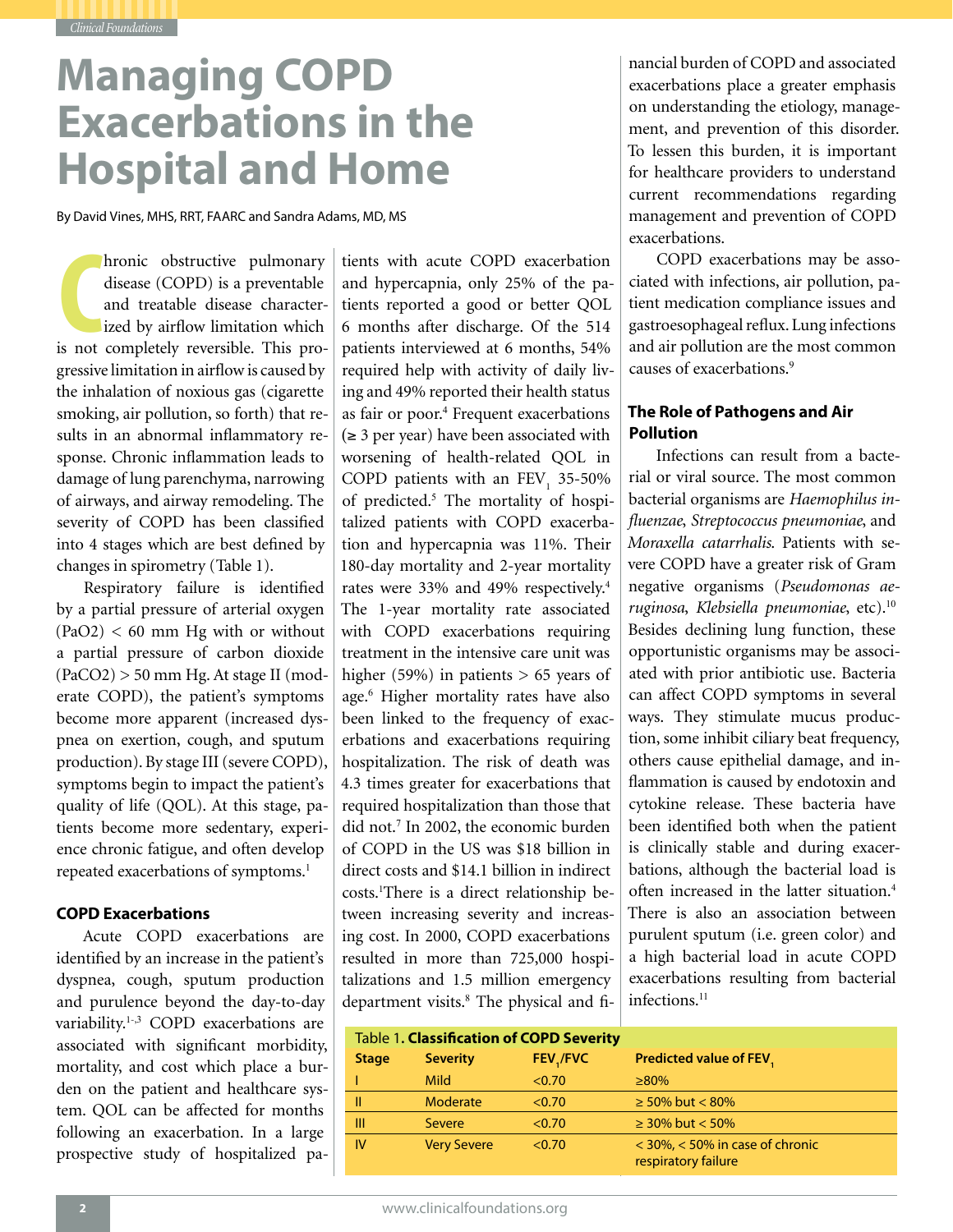Several viruses have been associated with COPD exacerbations, including rhinovirus, influenza virus, parainfluenza virus, respiratory syncytial virus, and adenovirus.4 Of these, rhinoviruses have been the most commonly isolated viruses. Viruses can result in damage to the epithelium, loss of cilia, increased mucus production, and inflammation. Viral infections can also predispose COPD patients to secondary bacterial infections. It remains controversial as to whether COPD patients are more susceptible to viruses than healthy individuals.4 COPD exacerbations from a viral source have been associated with an increased severity and a longer recovery time compared to other causes.<sup>12</sup>

Air pollution from diesel exhaust (sulphur dioxide, ozone, and nitrogen dioxide) has been associated with airway inflammation.4 During times of the year when air pollution is increased, 6% to 9% of the hospital admissions in COPD patients may be associated to it.<sup>13</sup>

### **Diagnosis and Classification**

Patients who develop acute COPD exacerbations (increase in dyspnea, cough, and sputum production) can be managed in the hospital or at home. The GOLD guidelines recommend that the following criteria be used for hospital assessment or admission of COPD patients with acute exacerbations: increased intensity of symptoms, severe COPD, cyanosis, peripheral edema, failure to respond to initial medical treatment, significant comorbidities, frequent exacerbations, new arrhythmias, diagnostic uncertainty, older age, and insufficient home support.<sup>1</sup> These patients should be assessed for the severity of the exacerbation, which includes a review of their medical history, a physical examination, determination of blood gas levels, and a chest X-ray. Signs of increased severity include accessory muscle use, paradoxical breathing, central cyanosis, peripheral edema, hemodynamic instability, signs of right

Table 2. **Operational classification of acute COPD exacerbation severity. (Celli 2004) COPD exacerbation patients classified as level 1 can be managed in the home, level 2 require hospitalization, and level 3 patients develop respiratory failure.** 

|                                               | Level I       | Level II                      | Level III       |
|-----------------------------------------------|---------------|-------------------------------|-----------------|
| <b>Clinical History</b>                       |               |                               |                 |
| $Co$ -morbid conditions <sup>#</sup>          | $+$           | $^{+++}$                      | $^{+++}$        |
| History of frequent exacerbations             | $+$           | $+++$                         | $+++$           |
| Severity of COPD                              |               | Mild/moderate Moderate/severe | Severe          |
| <b>Physical Findings</b>                      |               |                               |                 |
| Hemodynamic evaluation                        | <b>Stable</b> | <b>Stable</b>                 | Stable/unstable |
| Use, accessory respiratory muscles, tachypnea | Not present   | $^{+++}$                      | $^{+++}$        |
| Persistent symptoms after initial therapy     | <b>No</b>     | $+++$                         | $+++$           |
| <b>Diagnostic procedures</b>                  |               |                               |                 |
| Oxygen saturation                             | <b>Yes</b>    | <b>Yes</b>                    | <b>Yes</b>      |
| Arterial blood gases                          | <b>No</b>     | <b>Yes</b>                    | <b>Yes</b>      |
| Chest radiograph                              | <b>No</b>     | <b>Yes</b>                    | <b>Yes</b>      |
| Blood tests##                                 | <b>No</b>     | <b>Yes</b>                    | <b>Yes</b>      |
| Serum drug concentrations"***                 | If applicable | If applicable                 | If applicable   |
| Sputum Gram stain and culture                 | <b>No</b>     | <b>Yes</b>                    | Yes             |
| Electrocardiogram                             | <b>No</b>     | Yes                           | Yes             |

*+: Unlikely to be present, ++: likely to be present, +++: very likely to be present, #: the more common co-morbid conditions*  associated with poor prognosis in exacerbations are congestive heart failure, coronary artery disease, diabetes mellitus, renal<br>and liver failure., ##: blood tests include cell blood count, serum electrolytes, renal and li *been on antibiotics.*

heart failure, and a change in mental status. These signs should be compared to baseline findings to determine the degree of change. In severe COPD, the most important sign is a change in mental status (i.e. reduced alertness). Spirometry measurements are not accurate during exacerbations and thus are not recommended for assessing severity. Patients who do not respond to treatment during an exacerbation should be evaluated for conditions that mimic exacerbations (e.g., pulmonary embolism, pneumonia, congestive heart failure, pneumothorax, pleural effusion, and cardiac arrhythmias).<sup>1</sup> Celli and colleagues recommended an operational classification of severity based on clinical history and physical findings to determine if the patient can be managed in the home or should be hospitalized.3 Exacerbated COPD patients classified as level 1 can be managed in the home; level 2 requires hospitalization, and level 3 patients develop respiratory failure. (Table 2)

### **Pharmacological Treatment**

Managing COPD exacerbations in both home and hospital settings requires the use of bronchodilators.

Short-acting inhaled beta-2 agonists are preferred during an exacerbation. If the patient does not respond quickly to the beta-2 agonist then an anticholinergic agent should be added.<sup>1,3</sup> With regard to the frequency of use of bronchodilators, current recommendations are "as needed" for treatment at home and every 2-4 hours if the patient is hospitalized. Long-acting beta-2 agonists or longacting anticholinergics are not currently recommended during an acute exacerbation, but should be considered for maintenance therapy. Bronchodilator delivery via small-volume nebulizers (SVN) or metered-dose inhalers (MDI) with spacers are considered equivalent.<sup>14</sup> The addition of a spacer for use with MDIs should be considered and the patient's appropriate use of the aerosol delivery device checked if treated at home.3 The primary method of delivering short-acting bronchodilators in the hospital is through small volume nebulizers; because of both their suitability for patients who have difficulty breathing and their convenience of use.<sup>15</sup>

Glucocorticosteriods are recommended for the management of exacerbations in the hospital setting. They are recommended in the home setting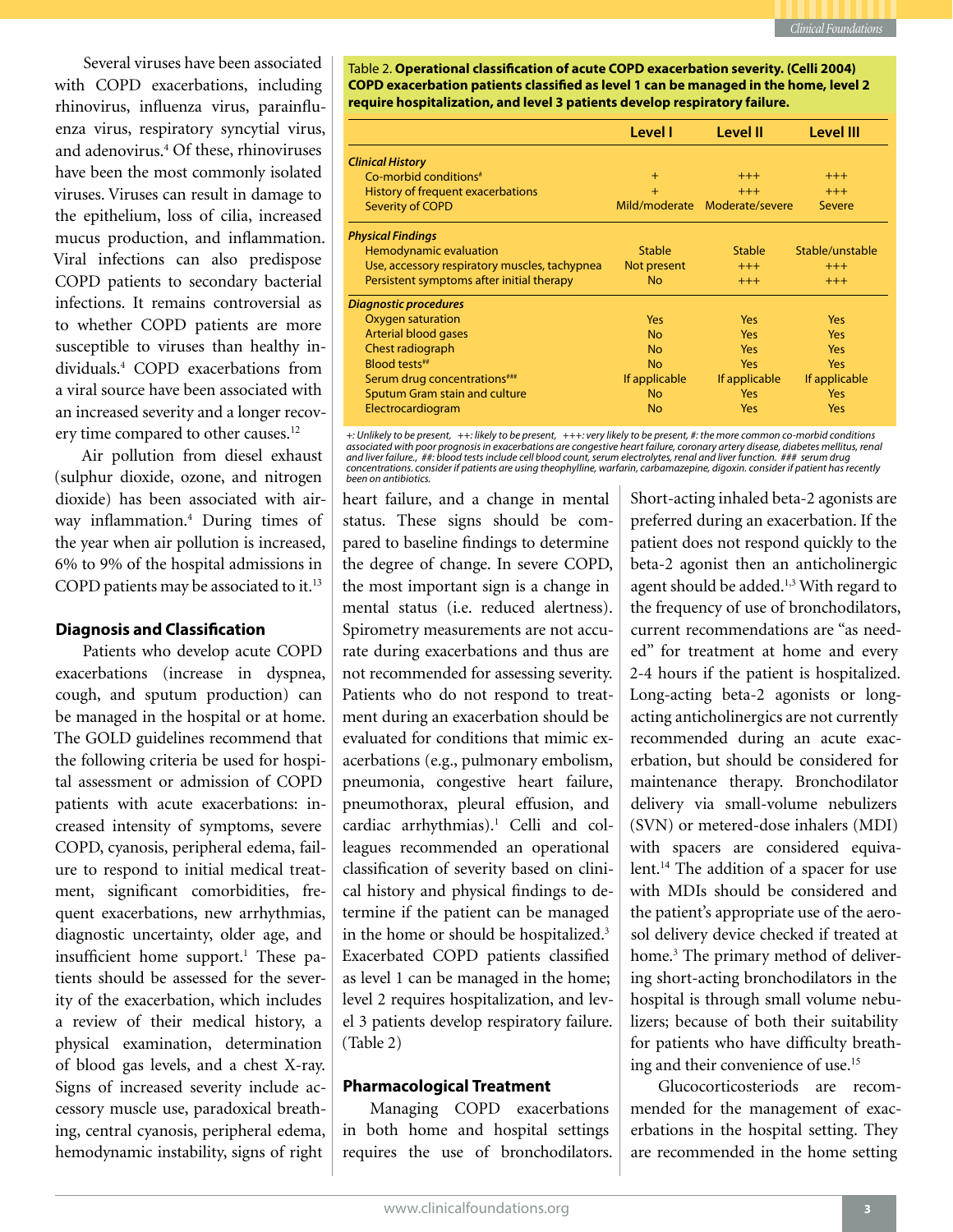

if the baseline forced expiratory volume in 1 second  $(FEV_1)$  is < 50% of predicted value. They have been shown to improve  $\text{FEV}_1$  and  $\text{PaO}_2$ .<sup>1</sup> Glucocorticosteriods may reduce length of hospital stays, treatment failures, rate of relapse, and  $FEV<sub>1</sub><sup>16,17</sup>$  Oral prednisolone for 7-10 days at 30-40 mg is effective and safe.<sup>1</sup> Additional treatment increases the risk of hyperglycemia and muscle atrophy.

 A systematic review and metaanalysis reported that antibiotic use reduced treatment failure by 46% and inhospital mortality by 78%.<sup>17</sup> Treatment failures were defined as "unchanged" or "worsened symptoms within 21 days" or "need for additional antibiotics within 7 days of treatment." The GOLD guidelines divide their recommendations for antibiotic use into 3 groups based on the severity of the exacerbation and risk factors for poor outcome (severe COPD, ≥ 3 exacerbations per year, presence of comorbid diseases, and antibiotic use in the last 3 months).<sup>1</sup> Group A patients have mild exacerbations and no risk factors for a poor outcome. If patients in Group A have an increase in all 3 cardinal symptoms (dyspnea, sputum volume, sputum purulence) or have purulent sputum plus 1 of the other 2 symptoms, then antibiotics are recommended. Antibiotics recommended for use with this group are beta-lactam/beta-lactamase inhibitors, macrolides, second or third generation cephalosporins. Group B patients have moderate exacerbations with risk factors for a poor outcome, so antibiotics are recommended. The presence of resistant organisms presents more of a concern. Antibiotics recommended for this group include those listed above with the addition of fluoroquinolones. Group C patients have severe exacerbations with risk factors for a *Pseudomonas* infection (previous isolation of *P. aeruginosa*, recent hospitalization, 4 courses of antibiotics in the last year). Antibiotics against *Pseudomonas* infections should be given to this group. High-dose fluoroquinolones are recommended by the guidelines. The GOLD guidelines also recommend antibiotics for COPD patients with severe exacerbations requiring noninvasive or invasive mechanical ventilation.<sup>1</sup> Antibiotics given to COPD patients with acute exacerbations requiring mechanical ventilation resulted in significant reductions in hospital mortality and length of hospital stay compared to placebo.<sup>18</sup>

### **Respiratory Treatment**

The presence of cyanosis is a physical finding associated with hospital assessment or admission. In this setting, supplemental oxygen is provided to correct the patient's hypoxemia. The recommended goal of oxygen therapy is to increase  $PaO<sub>2</sub>$  to  $<$  60 mm Hg or  $SaO<sub>2</sub>$  $to$  > 90%.<sup>1</sup> Supplemental oxygen is best provided with an air entrainment mask (Venturi mask) and should be started at 28% and titrated to achieve a SaO<sub>2</sub> of 90% (Figure 1). Supplemental oxygen may also be provided by a nasal cannula, usually starting at 2 liters per minute (LPM). The fraction of inspired oxygen  $(FIO<sub>2</sub>)$  delivered will vary more with a nasal cannula than with an air entrainment mask. A humidified high flow nasal cannula may also be used instead of the air entrainment mask.

The percent of oxygen delivered with the high flow nasal cannula should be controlled by a blender started at 28% and titrated to achieve the SaO<sub>2</sub> of



Figure 1. Comfort Flo® High Flow Nasal System and the **Figure 1. Common Propent Flow Propent**<br>ConchaTherm®Neptune® Heated Humidifier (Teleflex **Figure 1. Common Propent Propent Propen Medical)**

90%. It is also recommended that arterial blood gases be obtained 30-60 minutes after initiation of oxygen to document the reversal of the hypoxemia, and more importantly, the pH and PaCO<sub>2</sub> level.<sup>1</sup> Changes in oxygen therapy require monitoring of the patient and their pH because acute elevations in PaCO<sub>2</sub> can occur in COPD patients with  $\mathrm{CO}_2$  retention. Even if respiratory acidosis occurs, it is important to maintain the  $SaO<sub>2</sub>$  at 90-92%. Respiratory acidosis may require the use of noninvasive positive pressure ventilation (NPPV) if pH falls below 7.35. If a high flow nasal cannula (Figure 1) is used as a step between standard oxygen therapy and NPPV, pH and PaCO<sub>2</sub> level, accessory muscle use, and respiratory rate should be checked within 30 minutes. If these measures worsen, NPPV should be started without delay. More research is needed to clarify the role of the high flow nasal cannula in the management of COPD exacerbations.

NPPV is indicated in COPD patients with severe exacerbation when respiratory distress (dyspnea, increased accessory muscle use, paradoxical breathing, respiratory rate > 25 breaths/ min) and respiratory acidosis (pH < 7.35 and  $PaCO<sub>2</sub> > 45$  mm Hg) are present.<sup>1,3</sup> A recent metaanalysis on the management of acute exacerbations of COPD reported that the use of NPPV reduced the risk of intubation by 65%, the length of hospital stay by 1.9 days, and hospital mortality by 55%.17 These patients must be screened for the following contraindications: respiratory arrest, cardiovascular instability (hypotension, arrhythmias, myocardial infarction), change in mental status, uncooperative patient, high risk of aspiration, copious secretion, recent gastroesophageal or facial surgery, burns, extreme obesity, craniofacial trauma, and fixed nasopharyngeal abnormalities.<sup>1,3,19</sup> If the indications are present and contraindications absent, then choosing an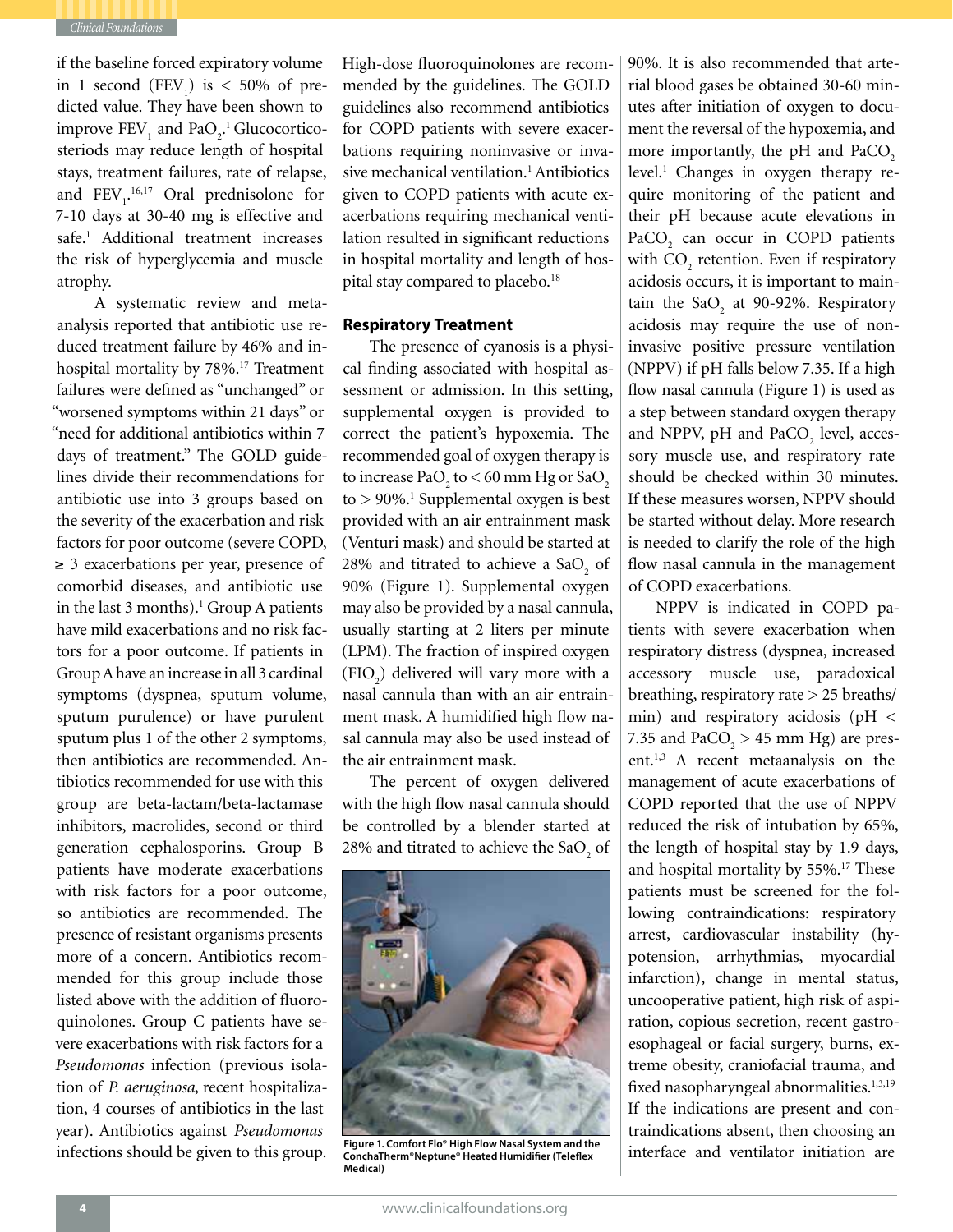

the next steps in treatment. An oronasal or full face mask are frequently used as the interface in COPD patients with acute exacerbations and respiratory acidosis (Figure 2). The mask should be appropriately sized and fitted to the patient. The size of the mask is based on the length from the bridge of the nose to under the lower lip. Connect the mask to the noninvasive ventilator and start with low settings (expiratory positive airway pressure:  $5 \text{ cm } H_2O$ ; inspiratory positive airway pressure: 10 cm  $H_2O$ ). Allow the patient to hold the mask on their face while the straps are adjusted to secure the mask and prevent leaks. Caution should be taken not to overtighten the mask since this can cause a decrease in tolerance and skin breakdown. After the mask is secured and the patient is comfortable, inspiratory pressure can be slowly increased until the respiratory rate decreases or spontaneous tidal volume returns to normal. Adding heat and humidity may improve patient compliance and prevent nasal and oral dryness. Predictors of success include minimization of air leaks, lower severity of illness, decreasing respiratory rate and heart rate, and improvement in gas exchange within 1 hour of initiation.<sup>19</sup>

Invasive mechanical ventilation is indicated if patients cannot tolerate NPPV, severe respiratory distress continues, respiratory rate is > 35 breaths/ min, pH is  $<$  7.25, life-threatening hypoxemia develops, respiratory arrest occurs, worsening of mental status occurs, or a cardiovascular complication devel- $ODS.<sup>1,3</sup>$ 

The use of heliox therapy may have a role in the management of severe COPD exacerbations. A retrospective analysis of 81 COPD patients with acute exacerbations and respiratory acidosis revealed that heliox may reduce intubation rate, mortality rate, and length of stay in the intensive care unit and hospital.20 These findings need to be confirmed in a randomized controlled trial. In hypercapnic COPD patients with



**Figure 2. BiPap®Vision® Ventilatory Support System (Philips/Respironics) and the ConchaTherm® Neptune® Heated Humidifier (Teleflex Medical)**

acute exacerbations requiring noninvasive or invasive mechanical ventilation, heliox has been shown to reduce intrinsic positive end-expiratory pressure (airtrapping), $21$  work of breathing, $21,22$ dyspnea and  $PaCO<sub>2</sub><sup>23</sup>$  compared to air. These findings suggest that heliox may be beneficial in COPD patients requiring high levels of inspiratory pressure or pressure support to maintain adequate ventilation during noninvasive ventilation. The addition of heliox in this group of patients may further reduce the rate of intubation compared to noninvasive ventilation alone. A randomized controlled trial of COPD exacerbation patients requiring noninvasive positive pressure ventilation compared 78:22 heliox to air and found that the hospital length of stay was shorter and cost lower in the heliox group.<sup>24</sup> Although intubation rate was lower in the heliox group (13%) versus the air group (20%), it did not reach significance. Further research is needed to clearly identify the role of heliox in managing patients with severe COPD exacerbations.

The GOLD guidelines recommend bronchial hygiene or secretion removal by manual or mechanical chest percussion and postural drainage if the patient has greater than 25 mL of sputum/day or lobar atelectasis.<sup>1</sup> An evidence based review concluded that chest physiotherapy (CPT) was ineffective and could be detrimental to COPD patients with

acute exacerbations.25 A small randomized controlled trial in patients with acute exacerbation of chronic bronchitis compared CPT and postural drainage, oscillating positive expiratory pressure, and expiration with the glottis open in the lateral position.<sup>26</sup> All patients tolerated all 3 treatments well without desaturation, and all treatments significantly increased sputum production. For the first hour after treatment, sputum production was significantly higher with oscillating positive expiratory pressure, and expiration with the glottis open in the lateral position.26 If tolerated, oscillating positive expiratory pressure or expiration with the glottis open in the lateral position may be beneficial if the patient has greater than 25 mL of sputum/day.

## **Prevention and Long-term Management**

The prevention of more exacerbations involves smoking cessation, vaccinations, long-acting bronchodilators, inhaled corticosteroids, patient education, and outpatient pulmonary rehabilitation. The Lung Health Study reported twice the decline in  $\text{FEV}_1$  for smokers compared with sustained quitters over an 11-year period.<sup>27</sup> After 14.5 years, the all-cause mortality was 18% less in the smoking cessation group compared with those that continued to smoke.<sup>28</sup> Patients should be educated on the hazards of smoking and given help to quit. Influenza and pneumococcal vaccinations are recommended for COPD patients. Both vaccinations have been shown to reduce or prevent respiratory tract infections.29-31 Long-acting beta-2 agonists, long-acting anticholinergics, and inhaled corticosteroids have been shown to reduce the frequency of acute exacerbations in patients with moderate-to-severe COPD.<sup>32</sup> Patient education and appropriate use of aerosol delivery devices are important to assure that the medication is being delivered properly. After the patient has recovered from the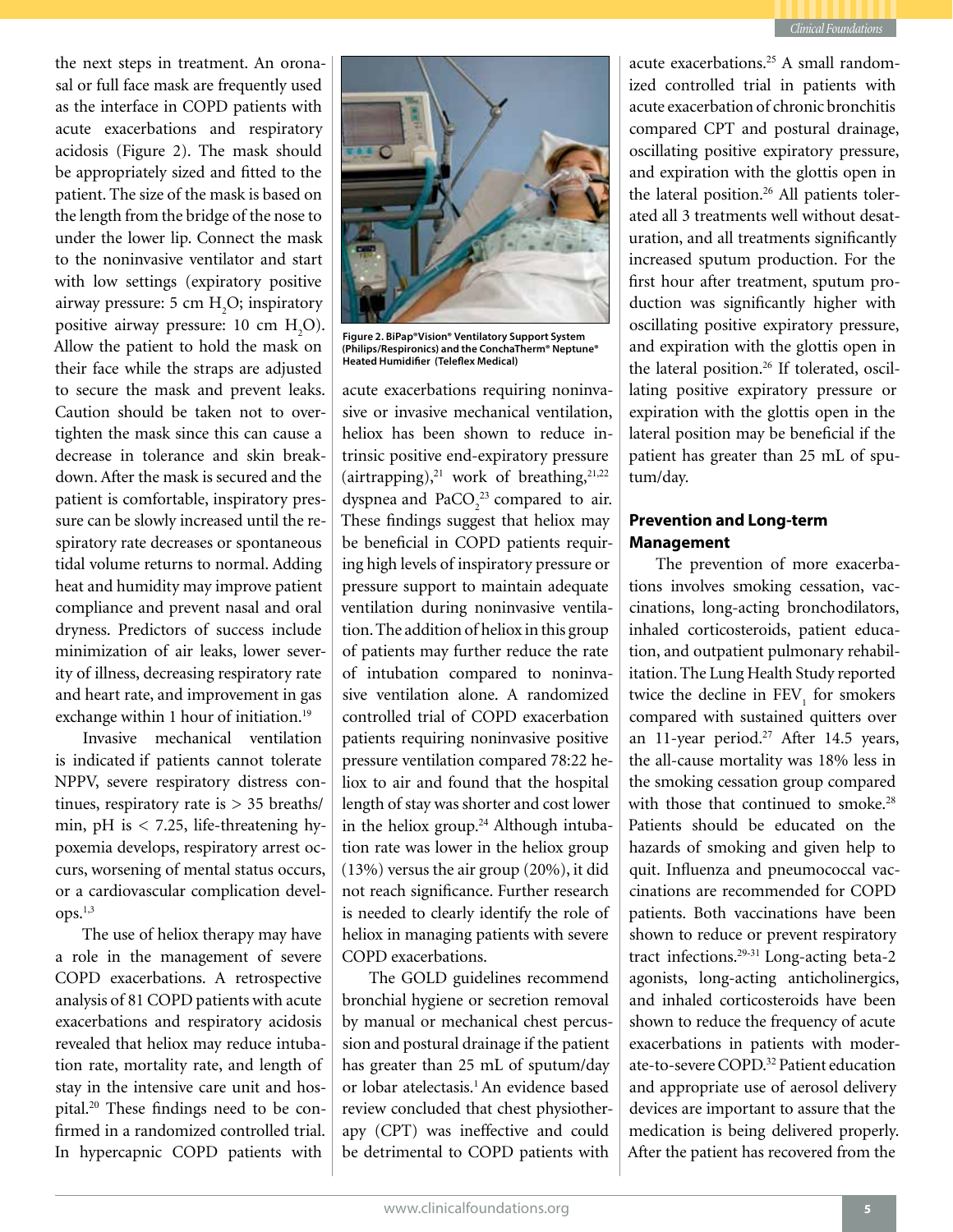

exacerbation, pulmonary rehabilitation has been shown to be effective in improving dyspnea and health-related QOL, and in reducing health-care utilization.<sup>33</sup>

### **Conclusion**

COPD exacerbations place a burden on patients and the healthcare system. Short-acting bronchodilators, oral or intravenous corticosteroids, and antibiotics are used both in the outpatient and hospital setting to treat acute COPD exacerbations. In more severe exacerbations, oxygen therapy and, if needed, NPPV are initiated in the hospital setting. The goal is to return the patient back to their health status prior to the exacerbation. Once the patient has recovered, preventive measures are recommended. More research is needed in this area to optimize the chronic care of these patients.

### *References*

- 1. GOLD. Global initiative for chronic obstructive lung disease. Global strategy for the diagnosis, management, and prevention of chronic obstructive pulmonary disease-updated 2007. Available at: www.GOLD.org
- 2. Anthonisen NR, Manfreda J, Warren CP, Hershfield ES, Harding GK, Nelson NA. Antibiotic therapy in exacerbations of chronic obstructive pulmonary disease. Ann Intern Med. 1987;106:196-204.
- 3. Celli BR, MacNee W, ATS/ERS Task Force. Standards for the diagnosis and treatment of patients with COPD: A summary of the ATS/ERS position paper. Eur Respir J. 2004;23:932-946.
- 4. Connors AF Jr, Dawson NV, Thomas C, Harrell FE Jr, Desbiens N, Fulkerson WJ, Kussin P, Bellamy P, Goldman L, Knaus WA. Outcomes following acute exacerbations of severe chronic obstructive lung disease. The SUPPORT investigators (Study to Understand Prognoses and Preferences for Outcomes and Risks of Treatments). Am J Respir Crit Care Med. 1996;154: 959-67.
- 5. Miravitlles M, Ferrer M, Pont A, et al. Effect of exacerbations on quality of life in patients with chronic obstructive pulmonary disease: a 2 year follow up study. Thorax. 2004;59:387-95.
- 6. Seneff MG, Wagner DP, Wagner RP, Zimmerman JE, Knaus WA. Hospital and 1-year survival of patients admitted to the intensive care units with acute exacerbations of chronic obstructive pulmonary disease. JAMA. 1995;274:1852-7.
- 7. Soler-Cataluna JJ, Martinez-Garcia MA, Roman Sanchez P, Salcedo E, Navarro M, Ochando R. Severe acute exacerbations and mortality in patients with chronic obstructive pulmonary disease. Thorax. 2005;60:925-31.
- 8. Mannino DM, Homa DM, Akinbami LJ, Ford ES, Redd SC. Chronic obstructive pulmonary disease surveillance—United States, 1971-2000. MMWR Surveill Summ. 2002;51:1-16.
- 9. White AJ, Gompertz S, Stockley RA. Chronic obstructive pulmonary disease. 6: The aetiology of exacerbations of chronic obstructive pulmonary disease. Thorax. 2003;58(1):73-80.
- 10. Miravitlles M, Espinosa C, Fernandez-Laso E, Martos JA, Maldonado JA, Gallego M. Relationship between bacterial flora in sputum and functional impairment in patients with acute exacerbations of COPD. Study Group Bacterial Infection in COPD. Chest. 1999;116:40-6.
- 11. Stockley RA, O'Brien C, Pye A. Relationship of sputum colour to nature and outpatient management of acute exacerbations of COPD. Chest. 2000;117:1638-45.
- 12. Seemungal T, Harper-Owen R, Bhowmik A, Moric I, Sanderson G, Message S, MacCallum P, Meade TW, Jeffies DJ, Johnston SL, Wedzicha JA. Respiratory viruses, symptoms, and inflammatory markers in acute exacerbations and stable chronic obstructive pulmonary disease. Am J Respir Crit Care Med. 2001;164:1618-23.
- 13. Sunyer J, Saez M, Murillo C, Castellsague J, Martinez F, Anto JM. Air pollution and emergency room admission for chronic obstructive pulmonary disease: a 5 year study. Am J Epidemiol. 1993;137:701- 5
- 14. Turner MO, Patel A, Ginsburg S, FitzGerald JM. Bronchodilator delivery in acute airflow obstruction. A meta-analysis. Archives of Internal Medicine 1997;157:1736-44.
- 15. National Institute for Clinical Excellence (NICE). Chronic obstructive pulmonary disease. National clinical guideline on management of chronic obstructive pulmonary disease in adults in primary and secondary care. Thorax. 2004;59(Suppl 1):1- 232.
- 16. Aaron SD, Vandemheen KL, Hebert P, Dales R, Stiell IG, Ahuja J, Dickinson G, Brison R, Rowe BH, Dreyer J, Yetisir E, Cass D, Wells G. Outpatient oral prednisone after emergency treatment of chronic obstructive pulmonary disease. N Engl J Med. 2003;348:2618-25.
- 17. Quon BS, Gan WQ, Sin DD. Contemporary management of acute exacerbations of COPD; A systematic review and metaanalysis. Chest. 2008;133:756-66.
- 18. Nouira S, Marghli S, Belghith M, Besbes L, Elatrous S, Abroug F. Once daily oral ofloxacin in chronic obstructive pulmonary disease exacerbation requiring mechanical ventilation: a randomized placebo-controlled trial. Lancet. 2001;358:2020-5.
- 19 Mehta S, Hill NS. Noninvasive ventilation. Am J Respir Crit Care Med. 2001;163:540-77.
- 20. Gerbeaux P, Gainnier M, Boussuges A, Rakotonirina J, Nelh P, Torro D, Arnal JM, Philippe P. Use of heliox in patients with severe exacerbation of chronic obstructive pulmonary disease. Crit Care Med. 2001;29:2322-24.
- 21. Gainnier M, Arnal JM, Gerbeaux P, Donati S, Papazian L, Sainty JM. Helium-oxygen reduces work of breathing in mechanically ventilated patients with chronic obstructive pulmonary disease. Intensive Care Med. 2003;29:1666-70.
- 22. Jaber S, Fodil R, Carlucci A, Boussarsar M, Pigeot J, Lemaire F, Harf A, Lofaso F, Isabey D, Brochard L. Noninvasive ventilation with Helium-Oxygen in acute exacerbations of chronic obstructive pulmonary disease. Am J Respir Crit Care Med. 2000;161:1191-1200.
- 23. Jolliet P, Tassaux D, Thouret JM, Chevrolet JC. Beneficial effects of helium: oxygen versus air: oxygen noninvasive pressure support in patients with decompensated chronic obstructive pulmonary disease. Crit Care Med. 1999;27:2422-29.
- 24. Jolliet P, Tassaux D, Roeseler J, Burdet L, Broccard A, D'Hoore W, Borst F, Reynaert M, Schaller MD, Chevrolet JC. Helium-oxygen versus air-oxygen noninvasive pressure support in decompensated chronic obstructive diseases: A prospective, multicenter study. Crit Care Med. 2003;31:878-884.
- 25. Bach PB, Brown C, Gelfand SE, McCrory DC. Management of acute exacerbations of chronic obstructive pulmonary disease: a summary and appraisal of published evidence. Ann Intern Med. 2001;134:600-20.
- 26. Bellone A, Lascioli R, Raschi S, Guzzi L, Adone R. Chest physical therapy in patients with acute exacerbation of chronic bronchitis: Effectiveness of three methods. Arch Phys Med Rehabil. 2000;81:558-60.
- 27. Anthonisen NR, Connett JE, Murray RP. Smoking and lung function of Lung Health Study participants after 11 years. Am J Respir Crit Care Med. 2002;166:675-9.
- 28. Anthonisen NR, Skeans MA, Wise RA, Manfreda J, Kanner RE, Connett JE. The effects of smoking cessation intervention on 14.5 year mortality: a randomized clinical trial. Ann Intern Med. 2005;142:233-9.
- 29. Centers for Disease Control and Prevention. Prevention and control of influenza: recommendations for the Advisory Committee on Immunization Practices. MMWR Morb Mortal Wkly Rep. 2008;57:1-62.
- 30. Centers for Disease Control and Prevention. Update on adult immunization: recommendations of the Immunization Advisory Committee Pneumococcal Disease. MMWR Morb Mortal Wkly Rep. 1991;40:42-4.
- 31. Furumoto A., Ohkusa Y., Chen M., Kawakami K., Masaki H., Sueyasu Y., Iwanaga T., Aizawa H., Nagatake T., Oishi K. Additive effect of pneumococcal vaccine and influenza vaccine on acute exacerbation in patients with chronic lung disease. Vaccine. 2008;26:4284-9.
- 32. Sin DD, McAlister FA, Man SF, Anthonisen NR. Contemporary management of chronic obstructive pulmonary disease: scientific review. JAMA. 2003;290:2301-12.
- 33. Ries AL, Bauldoff GS, Carlin BW, Casaburi R, Emery CF, Mahler DA, Make B, Rochester CL, ZuWallack R, Herrerias C. Pulmonary Rehabilitation: Joint ACCP/AACVPR Evidence-Based Clinical Practice Guidelines. Chest. 2007;131:4S-42S.

**David L. Vines** MHS, RRT, FAARC is Associate Professor and Interim Chair Department of Respiratory Care UT Health Science Center San Antonio. His main research interests in the area of mechanical ventilation are the theory and application of modes of ventilation, positive end expiratory pressure (PEEP), and ventilator graphics. He has taught many courses at the undergraduate level and developed curricula in management, advanced airway support, pediatric and neonatal respiratory care, and basic respiratory care equipment. David is the author of over 30 articles, abstracts, book chapters, and reviews, and has been invited to speak on respiratory care topics at facilities in Texas and across the country. He lives in San Antonio, Texas.

**Sandra Adams** MD, MS (See page 11 for biographical information.)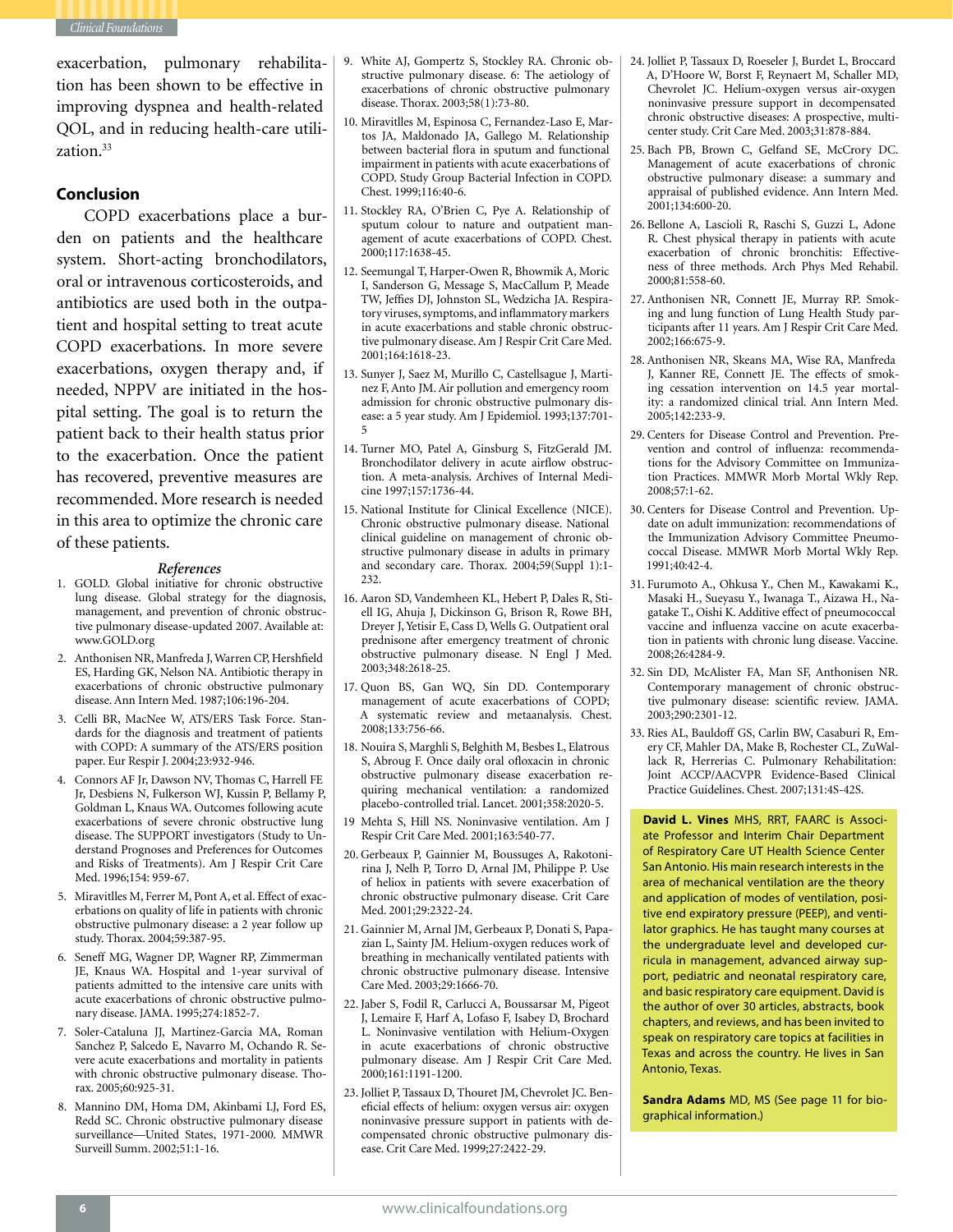# **Applying Comprehensive Chronic Care to Impact Acute Exacerbations of COPD.** *Roundtable Discussion*

# **Moderator:**

**Sandra Adams, MD,**  Associate Professor of Medicine, University of Texas Health Sciences Center at San Antonio

> **Panelists: Sidney Braman, MD,**  Professor of Medicine, Brown University

**Nicola Hanania, MD** Associate Professor of Medicine, Baylor College of Medicine

### **Susan Blonshine, RRT President/CEO TechEd Consultants**

**THE EXECUTE 18 THE EXECUTE:**<br> **THE EXECUTE EXECUTE:**<br> **THE EXECUTE:**<br> **THE EXECUTE:**<br> **THE EXECUTE:**<br> **THE EXECUTE:**<br> **THE EXECUTE:**<br> **THE EXECUTE:**<br> **THE EXECUTE:**<br> **THE EXECUTE:**<br> **THE EXECUTE:**<br> **THE EXECUTE:**<br> **THE EX he management of COPD represents a huge burden to healthcare resources. Attention is often allocated to acute disease treatcomplications.1 As an example, COPD management is often tailored to treating acute exacerbations of COPD (AECOPD), while minimal effort is expended to educate patients or healthcare systems about preventing exacerbations. This may lead to inappropriate resource utilization. Therefore, a multidisciplinary organized approach to preventative COPD management is needed.**

**The Chronic Care Model (CCM) has been proposed as a solution to prevent complications and improve outcomes in patients with chronic diseases.2 This model identifies essential elements that encourage high-quality chronic diseases care.1-4 These elements** 

**involve the community and health system and include self-management support, delivery system design, decision support, and clinical information systems. The model fosters productive interactions between informed patients who actively participate in their care and experienced providers, resulting in higher quality and possibly more cost-effective patient care. Systematic reviews and clinical studies have demonstrated that implementing the CCM components in patients with chronic diseases such as asthma, congestive heart failure, depression, and diabetes is associated with significantly improved outcomes.5,6 A systematic review of studies that implemented the chronic care model in patients with COPD demonstrated that those who received interventions with two or more CCM components had fewer unscheduled/emergency center visits, fewer hospitalizations, and reduced hospital length of stay compared with the control groups.7 Therefore, I would like to welcome everyone to this round table discussion about the potential benefits and barriers of implementing the chronic care model in patients with COPD.**

*Which components of a chronic care model have the highest potential to shift COPD care from management to prevention of acute exacerbations?*

**Blonshine:** Self-management strategies and delivery system design may prove beneficial. In one study, a significant potential for decreased hospital admissions with an integrated care pathway was identified.<sup>8</sup> The system requires a flexible shared-care arrangement with hospitals and primary care that can be supplemented with information technologies. Last year, Dr. Roca from the University of Barcelona presented research from the CHRONIC project which supports the shared-care model with information technologies.9 The University of Michigan Center for Managing Chronic Disease opened in 2007 to conduct research on how people may control the effects of their chronic illness by putting them at the center of their own disease control. When patient education, service delivery, and payment systems focus on patients' and families' efforts to manage disease effectively, disease control increases, health care costs go down, and family well-being is improved.10

**Braman:** There are several components of a comprehensive chronic care model that have potential to prevent the acute exacerbations of COPD. The first I would mention is in the realm of decision support. I believe it is essential to establish treatment algorithms based on well-recognized evidence-based guidelines such as the GOLD and ATS/ERS guidelines. There is growing evidence that proper pharmacologic treatment for COPD can prevent exacerbations as well as improve other aspects of this disease. For example, prospective, randomized controlled trials have demonstrated that inhaled long-acting beta agonists given twice a day and anticholinergics given once a day have been shown to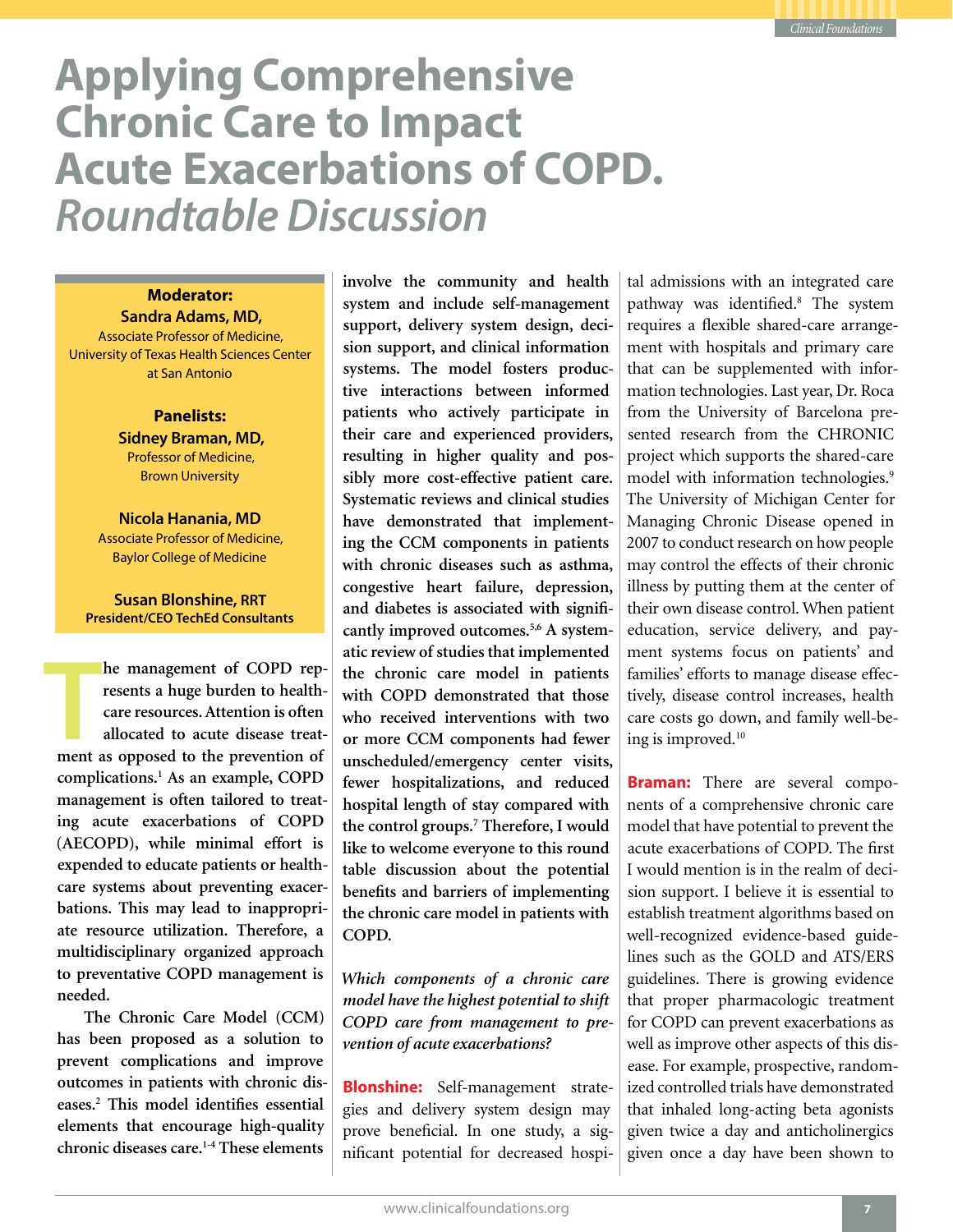

reduce exacerbation rates. In addition, a combination therapy with a long acting beta agonist and an inhaled corticosteroid may have a significant impact on exacerbation rates and reduce the use of oral corticosteroids for COPD exacerbations. Reducing the use of systemic corticosteroids is especially important in the older patient with COPD as these agents have significant side effects such as diabetes mellitus and osteoporosis. In recent years, long-acting bronchodilators and inhaled corticosteroids were used predominantly for symptom control. Current evidence from well designed clinical research studies supports their use for prevention of exacerbations of COPD, an important finding because research has also shown that quality of life diminishes significantly in patients with recurrent exacerbations. If medications were prescribed for COPD using appropriate evidence-based protocols and if these protocols were modified for use in the primary care community, exacerbation rates for COPD would likely diminish. If this occurred, patient outcomes would improve and healthcare utilization for COPD would diminish.

It has been shown that treating an exacerbation of COPD with antibiotics can prevent progression of the exacerbation and escalation of care such as hospitalization. Hence educating patients on the signs and symptoms of an exacerbation and the need for early treatment with antibiotics (and possibly corticosteroids) can prevent more serious consequences. Educational efforts such as smoking cessation and exercise programs are other educational measures that should be stressed to improve outcomes for the COPD patient.

**Hanania:** All the components of the chronic care models for COPD are important and complement one another. However, I believe that self-management is very important because many patients with COPD do not understand

I believe it is essential to establish treatment algorithms based on well-recognized evidence-based guidelines such as the

their disease and thus are less likely to adhere to management. Therefore, promoting self-management and education of patients will improve treatment compliance and adherence to preventative and management strategies. This will help in preventing exacerbations. In addition, altering the delivery system design towards a non-physician team approach will help to improve patient access and greater efficiency of care.

*What are the benefits and potential risks of implementing an action plan for patients with COPD?*

**Blonshine:** Action plans assist patients in early identification of symptoms, allowing for interventions and changes in the treatment plan to prevent hospitalizations. Historically, action plans have been successfully used in asthma care, and more recently in COPD. When physicians provide criteria for decision making or draw up written plans, patient symptoms decrease and quality of life improves. Watson and colleagues evaluated self-management plans in COPD over 10 years ago.<sup>11</sup> In this early study, there were significant behavior changes in the intervention group compared with controls. Although lung function did not change, the intervention group initiated treatment in response to deteriorating symptoms at a significantly higher rate than the control group. An economic benefit to action plans may also exist. COPD patients from 7 respiratory centers with a previous hospitalization in the year preceding enrollment were randomized to usual care and self-management education.<sup>12</sup> The intervention group received standardized COPD education and supervision by a case manager. Cost was calculated as prevention of hospitalization versus cost of the program and related to case load. The cost savings in the Canadian healthcare system were not realized at 14 patients per year, but were significant at a higher caseload of 50 patients (\$2,149.00). Cost savings were also realized in the Living Well with COPD program with an intervention over 2 months.<sup>13</sup>

**Braman:** Patients who are more knowledgeable about their disease feel more empowered to control outcomes. Depression and anxiety are extremely common in COPD and measures to lessen the stress of COPD are important. Having an action plan gives a patient confidence in managing his or her condition and leads to proper use of medical facilities such as emergency departments and walk-in clinics. The potential risk of an action plan is that the patient may continue to follow it despite worsening, and this may delay transfer to a hospital until the disease has advanced to a dangerous level. With appropriate education I think this latter disadvantage can be avoided in most instances.

**Hanania:** As it is in asthma there are advantages and disadvantages for using an action plan in COPD management. Perhaps the most important advantage is the ease of use of such a plan, especially if it is written and simplified for patients who are often elderly and have memory problems. A written action plan will keep the patient more organized with the care of their COPD. An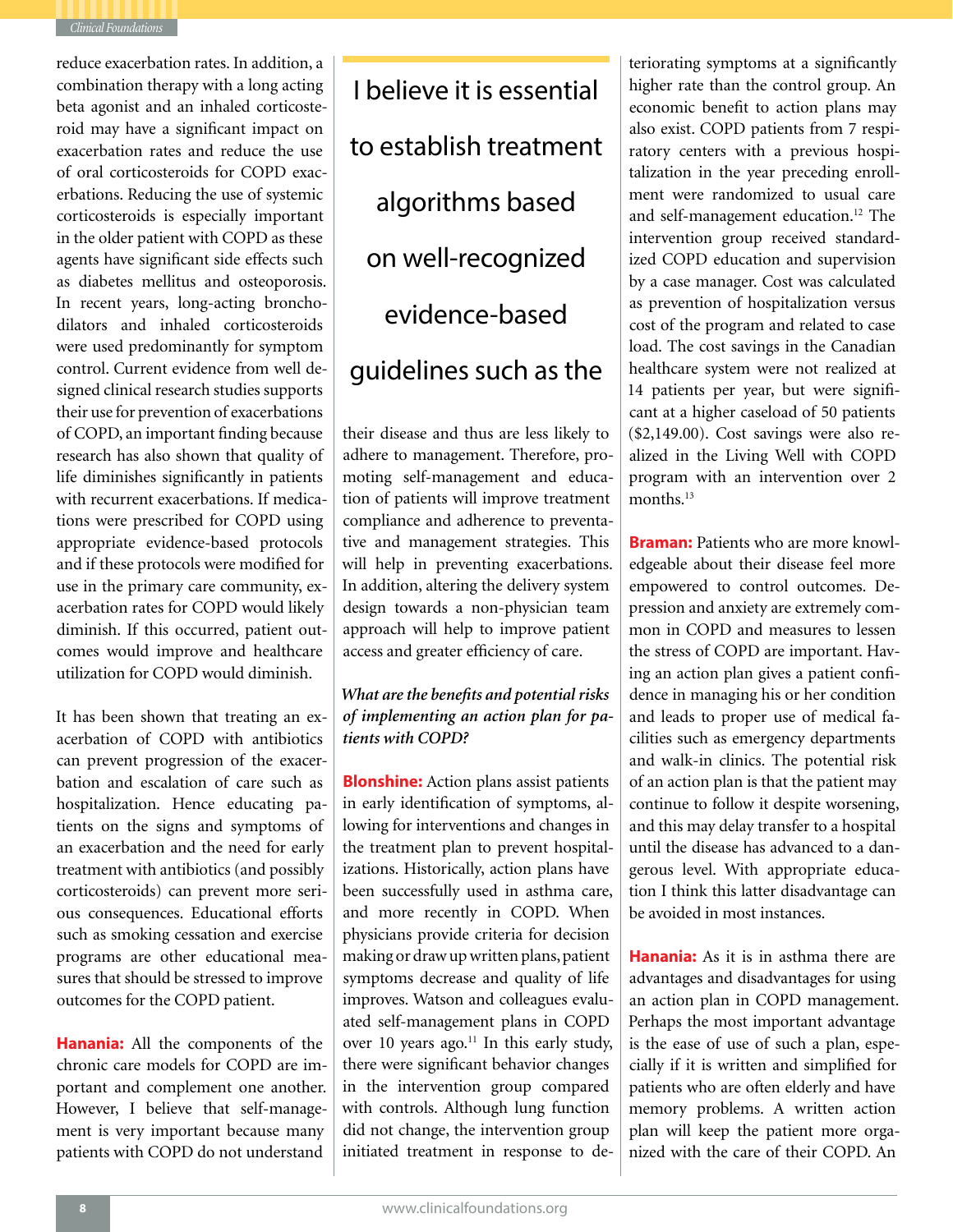

ideal action plan would list the current medications, their indications, their mode of use, and potential side effects. As well, it would list what medications the patient should use in the event of an exacerbation, such as an antibiotic, a steroid, or both. Action plans in asthma have been based on the use of PEFR as well as symptoms, but this is not the case in COPD. A COPD action plan has to be based on symptoms alone as the use of PEFR for detecting exacerbation is of minimal benefit. As for the potential problems of an action plan, COPD is not a homogenous disease and patients may have different phenotypes. An action plan for one patient may not work for others. Therefore, depending on an action plan alone may be risky, especially in those with poor perception of airway obstruction.

# *What are the main barriers to the successful comprehensive care of COPD in clinical practice?*

**Blonshine:** The majority of patients with mild-to-moderate COPD are seen in the primary care setting. In a study of 784 practicing primary care physicians by Foster et al, 55% of the physicians were aware of COPD guidelines, but only 25% used them to guide decision making. Education regarding COPD assessment and treatment needs to be tailored to the primary care setting.<sup>14</sup> Dr. Noreen M. Clark, director of the Center for Managing Chronic Disease at the University of Michigan in Ann Arbor wrote that the "U.S. health care system spends trillions of dollars each year treating patients with chronic disease, but 99 percent of the time no one other than the patient and their loved ones manage a chronic disease." Research at the center shows that when doctors talk to chronically ill patients and guide them in managing their conditions day to day, they need fewer doctor and emergency room visits. The research also demonstrates that counseling patients adds no

Education regarding COPD assessment and treatment needs to be tailored to the primary care setting.

extra time to each doctor visit. Typically, at a routine visit most chronically ill patients get prescriptions, procedures and treatments, but they do not get one-onone counseling or advice from the physician who knows their medical history best.10, 15

**Braman:** I believe there are several barriers. The first is that many patients with COPD are not identified. The use of spirometry when there are symptoms of chronic cough, sputum expectoration and shortness of breath should be encouraged in the primary care community. Secondly, even when patients are identified as having COPD, about 50% of them are not treated with prescription medications. This problem may be alleviated by encouraging the use of appropriate treatment algorithms. There are many concerns in the patient community about the use of these medications being detrimental and having significant side effects. Proper education can alleviate these concerns. Lastly, of course, the medications are expensive and many patients do not have the means to buy them. Unfortunately this has proven to be a significant barrier to comprehensive care of the COPD patient.

**Hanania:** I agree with the others; there are many barriers to COPD care. To categorize them:

*Physician/Healthcare Professional Barriers:* Many physicians lack knowledge on the appropriate management of COPD patients and either are not aware of or do not implement treatment guidelines. In addition, many do not spend time educating patients about their disease and how to implement self-management strategies. Many physicians continue to have a nihilistic attitude towards COPD and believe it is not a treatable disease.

*Healthcare System Barriers:* Many patients with COPD do not have appropriate access to medical care and may not have insurance coverage. Thus, their treatment is restricted to acute care and ER visits and not on preventative ambulatory care. And as Dr. Braman noted, the cost of COPD medications is prohibitively expensive.

*Patient Barriers:* Many patients with COPD deny having problems, continue to smoke, and are reluctant to follow medical advice. Many use their medications when needed and fail to use maintenance medications as prescribed, even when taught self-management strategies. Many patients do not know how to use their inhalers and thus receive suboptimal pharmacologic treatment.

# *What strategies might be helpful to address and overcome these barriers?*

**Blonshine:** A paradigm shift in the management of chronic disease and reimbursement strategies is required. The healthcare reimbursement system will need to change to provide adequate coverage for disease prevention and education. The system needs to reward physicians and other healthcare providers for developing and providing patients with a comprehensive self-management plan and the one-on-one counseling to implement and monitor the plan. This is a fundamental change in the healthcare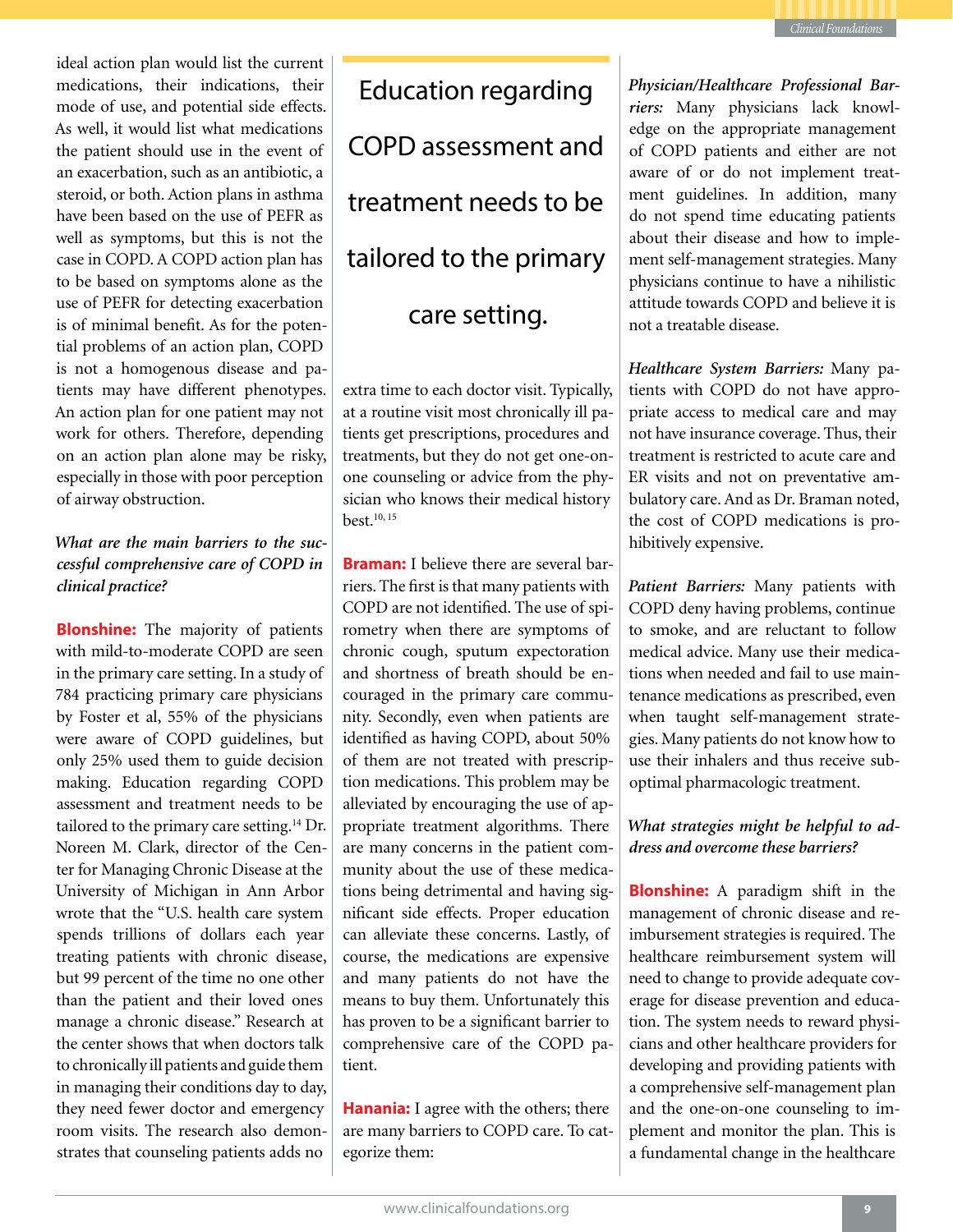

system.<sup>10,-15</sup> Additionally, implementation of education programs effective in improving care in the primary care setting and utilization of self-management plans for COPD patients are primary strategies.

**Braman:** The chronic care model has many components that can address the barriers to good care. The use of evidence-based protocols for physicians is a good example. Patient education and action plans are other useful tools. Delivery system designs can be modified to provide clinical managers who can assist patients with their needs and offer useful support to primary care providers. A central information system should be established to monitor COPD patients. These systems can alert clinicians to the need for influenza vaccination, pneumococcal vaccination, and to poor patient adherence to medication regimens. This will call for more intense intervention.

**Hanania:** To overcome physician/ health professional barriers, continuing education is important. Disseminating the COPD guidelines and encouraging the implementation of these guidelines should be attempted. This can be in the form of CME or other educational activities. Emphasizing the role of early detection and the use of spirometry in primary care are very important measures. A few things that need to be done to overcome the healthcare system deficits include improving access to care for patients with COPD and coverage for their medications, implementing performance improvement measures for health professionals who treat COPD patients, increasing the number of pulmonary rehabilitation programs, and reimbursing such programs. To overcome patient barriers, education in self-management is of paramount importance. Discussing and implementing smoking cessation programs should be done in primary care offices. The pa-

Multiple systems can be involved but the cardiovascular, musculoskeletal and psychiatric complications are the most important to

tients should be encouraged to discuss their disease and any comorbidities with their physician at each visit.

*What comorbidities are the most important to address in patients with COPD to improve outcomes and reduce AE-COPD?*

**Blonshine:** Comorbities such as cardiovascular disease and lung cancer are the leading causes of mortality in mild-to-moderate COPD. This may be related to the inflammatory pathway.16 Pneumonia also leads to a more sudden onset of symptoms, more severe illness, longer length of stay, and higher rates of ICU admission and death. Unfortunately, it is possible that interventions which are effective to reduce the risk of exacerbations, such as salmeterol and fluticasone, may actually increase the risk of pneumonia. From a management perspective, it is important to recognize and distinguish a COPD exacerbation from pneumonia. Patients with COPD also have musculoskeletal dysfunction. There can be multiple reasons, including inactivity, use of systemic glucocorticoids, malnutrition, and possibly systemic inflammation and oxidative

stress. COPD contributes to exercise limitation, so enrolling in a pulmonary rehabilitation program is a known preventive strategy. According to Chatila and colleagues, the evidence of COPD and comorbidities has increased, but research remains in the early stages.<sup>17</sup> It is not yet understood whether nonpulmonary interventions that reduce the systemic inflammatory burden, improve anemia, prevent osteoporosis, and improve nutrition will alter the natural history of COPD. More studies are needed to understand the influence of various COPD treatment strategies on the comorbidities

**Braman:** COPD is associated with several comorbidities. Clinical depression is a comorbidity of COPD that I believe is under addressed, and depressed patients may delay seeking medical care.

**Hanania:** The pathophysiology of COPD has multiple components including a systemic component which is manifested by the presence of several comorbidities. It is not clear whether these comorbidities originate secondary to systemic effects of cigarette smoke exposure or secondary to systemic inflammation originating from the lung. Regardless of their origin, the impact of these comorbidities is quite tremendous and their presence increases the morbidity and mortality of COPD. Multiple systems can be involved but the cardiovascular, musculoskeletal and psychiatric complications are the most important to address in patients with COPD. A careful and comprehensive approach to COPD should include screening, diagnosis and treating these morbidities. Patients with COPD are at increased risk of cardiac complications and the risk increases with the severity of the disease. More than a third of patients with COPD die from cardiovascular causes. Osteoporosis is also a very common comorbidity which is present in a large number of patients regardless of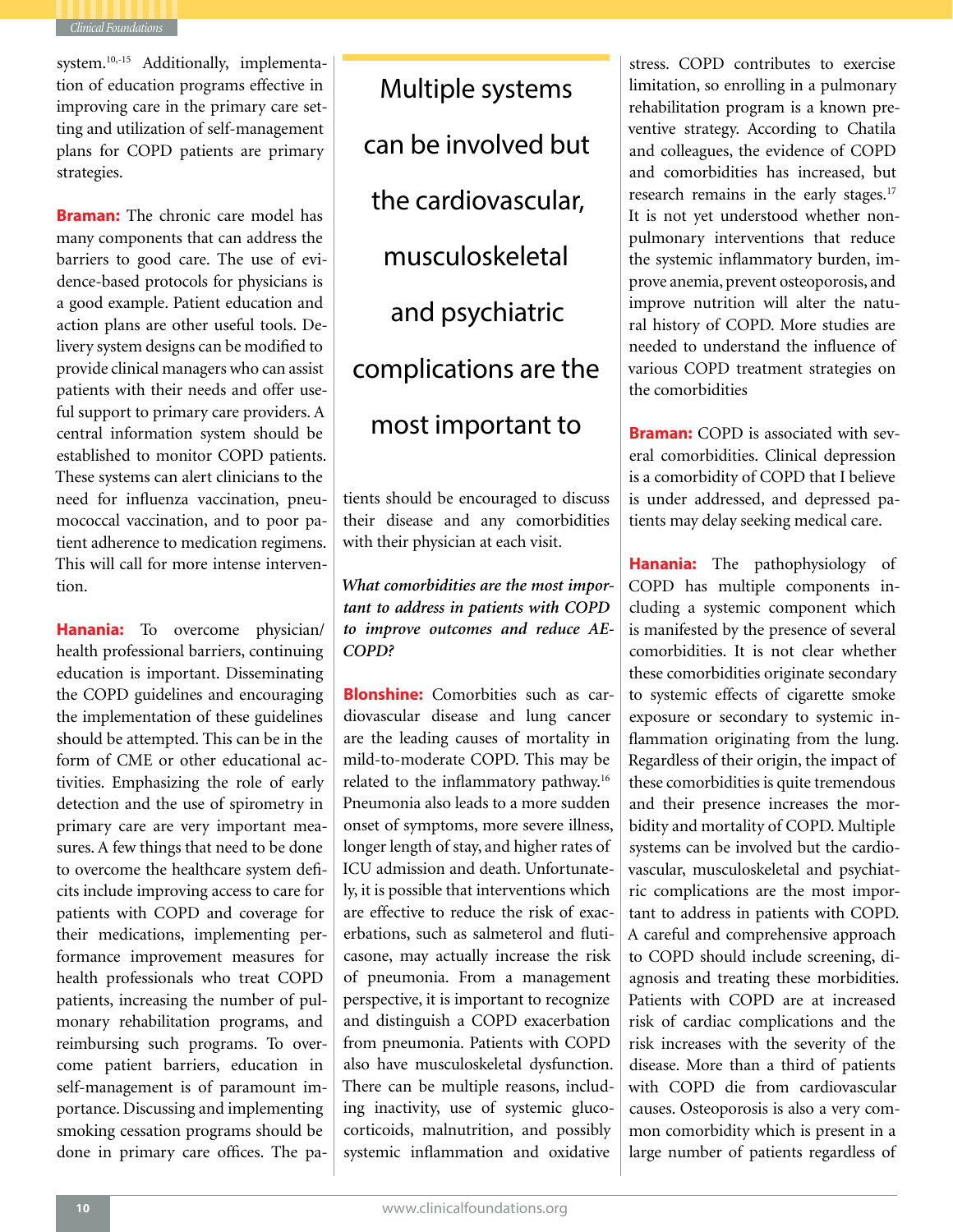their pharmacologic therapy. Therefore early detection and implementation of strategies that will diminish the progressive bone loss are very important. In addition, many patients with severe COPD have cachexia which correlates with mortality from this disease. However, nutritional counseling and supplementation, while important, have not been shown to be of significant benefit. The exact effect of management of these co-morbidities on the course of COPD and on COPD exacerbation is not well studied.

### *References*

- 1. Robert Wood Johnson Foundation. Improving chronic illness care. [cited: 2005 Nov. 20]. Available from: http://www.improvingchroniccare.org
- 2. Wagner EH, Austin BT, Von Korff M. Improving outcomes in chronic illness. Manag Care Q. 1996;4:12-25.
- 3. Wagner EH. Chronic disease management: what will it take to improve care for chronic illness? Eff Clin Pract. 1998;1:2-4.
- 4. Wagner EH, Davis C, Schaefer J, Von Korff M, Austin B. A survey of leading chronic disease management programs: are they consistent with the literature? Manag Care Q. 1999;7:56-66.
- 5. Bodenheimer T, Wagner EH, Grumbach K. Improving primary care for patients with chronic illness: the chronic care model, Part 2.[see comment]. JAMA. 2002;288:1909-14.
- 6. Tsai AC, Morton SC, Mangione CM, Keeler EB. A meta-analysis of interventions to improve care for chronic illnesses. Am J Manag Care. 2005;11:478- 88.
- 7. Adams SG, Smith PK, Allan PF, Anzueto A, Pugh JA, Cornell JE. Systematic review of the components of the chronic care model in the management of chronic obstructive pulmonary disease. Arch Intern Med. 2007;167:551-61.
- 8. Seemungal TA, Wedzicha JA. Integrated care: a new model for COPD management? Eur Respir J. 2006;28;4-6
- 9. Casas A, Troosters T, Garcia-Aymerich J, et al. Integrated care prevents hospitalisations for exacerbations in COPD patients. Eur Respir J. 2006; 28:1-8.
- 10. The Center for Managing Chronic Disease. http:// cmcd.sph.umich.edu/about.html
- 11. Watson PB, Town GI, Holbrook N, Dwan C, Toop LJ, Drennan CJ. Evaluation of a self-management plan for chronic obstructive pulmonary disease. Eur Respir J. 1997;10:1267-71.
- 12. Bourbeau J, Collet JP, Schwartzman K, Ducret T, Nault D, Bradley C. Economic benefits of self-management education in COPD. Chest. 2006;130:1704-11.
- 13. Bourbeau J, Julien M, Maltais F, et al. Reduction of hospital utilization in patients with chronic obstructive pulmonary disease; a disease-specific self-management intervention. Arch Intern. Med.

2004;163:585-91.

- 14. Foster JA, Yawn BP, Mazier A, Jenkins T, Rennard SI, Casebeer L. Enhancing COPD management in primary care settings. Med Gen Med. 2007;9:24.
- 15. Clark N. Detroit News, Thursday, July 3, 2008: Families don't get proper care for chronic illnesses.
- 16. Sin DD, Anthonisen NR, Soriano JB, et al. Mortality in COPD: role of comorbidities Eur Respir J. 2006; 28:1245-57.
- 17. Chatila WM, Thomashow BM, Minai OA, Criner GJ, Make BJ. Comorbidities in chronic obstruc-

**Sandra G Adams**, MD, is Associate Professor of Internal Medicine at the University of Texas Health Science Center at San Antonio, Department of Medicine, Division of Pulmonary Disease and Critical Care, San Antonio,Texas. She is also a staff physician with the South Texas Veterans Health Care System, Audie L. Murphy Division, San Antonio. Dr. Adams has published widely and her research expertise includes COPD and associated comorbidities (anxiety, depression, osteoporosis, heart disease), AE-COPD and risk factors for relapse, interpretation of chest radiographs and chest CTs, implementing the Chronic Care Model in patients with COPD, respiratory infections and use of respiratory inhaler medications.

**Susan Blonshine** RRT, RPFT, FAARC, AE-C, is a registered respiratory therapist and Technical Director of the Pediatric Pulmonary Laboratory at Michigan State University. She is also cardiopulmonary diagnostic specialist and President/ CEO of TechEd Consultants, Inc., a company which provides consultant, training, and education services globally. She has extensive research experience in several areas of respiratory care, serves on the AARC Clinical Guidelines Task Force, and is the AARC Representative to International Organization for Standardization Technical Committee on Clinical Laboratory Testing and In Vitro Diagnostic Test Systems. She has contributed to many AARC clinical practice guidelines and is coauthor, with Robert A. Brown of Spirometry Quality: The Essentials (1996).

**Sidney Stuart Braman**, MD, is Professor of Medicine and the Division Director of Pulmonary and Critical Care Medicine at The Alpert Medical School of Brown University since 2000. He received his medical degree from Temple University School of Medicine in Philadelphia. He is the past-president of the American College of Chest Physicians and has been a member of the board of directors of the CHEST Foundation. Dr. Braman is recipient of the ACCP GSK Distinguished Scholar in Respiratory Health Award for 2007-2010. This award was given to develop a Chronic Care Model for COPD and its co-morbidities. His research and scholarly interests are primarily related to COPD and asthma and the investigation of new approaches in the treatment of airway disease.

**Nicola Hanania**, MD, is an Associate Professor of Medicine in the Department of Medicine, Section of Pulmonary and Critical Care Medicine and Director of the Asthma Clinical Research Center at the Baylor College of Medicine in Houston, Texas. He is also Director of the Asthma Adult Clinic and Pulmonary Diagnostic Services at Ben Taub General Hospital in Houston. After receiving his degree in internal medicine from the University of Jordan, Dr. Hanania completed fellowships in internal and critical care medicine in Toronto and at Baylor College of Medicine. Dr. Hanania is a principal investigator for the American Lung Association Clinical Research Center at Baylor College of Medicine as well as principal investigator or co-investigator in several clinical trials in asthma and COPD and has published numerous articles, book chapters, and abstracts.

*Clinical Foundations* is a serial education program distributed free of charge to health professionals. *Clinical Foundations* is published by Saxe Healthcare Communications and is funded through an education grant from Teleflex Medical Incorporated. The goal of *Clinical Foundations: A Patient-Focused Education Program for Respiratory Care Professionals* is to present clinically- and evidence-based practices to assist the clinician in making an informed decision on what is best for his/her patient. The opinions expressed in *Clinical Foundations* are those of the authors cations nor Teleflex Medical Incorporated make any warranty or representations about the accuracy or reliability of those opinions or their applicability to a particular clinical situation. Review of these materials is not a substitute for a practitioner's independent<br>research and medical opinion. Saxe Healthcare Communications and Teleflex Medical Incorporated disclaim any responsibility or liability for such material. They shall not be liable for any direct, special, indirect, inci- dental, or consequential damages of any kind arising from the use of this publication or the materials contained therein.

Please direct your correspondence to:

**Saxe Healthcare Communications P.O. Box 1282 Burlington, VT 05402 info@saxecommunications.com © Saxe Communications 2009**